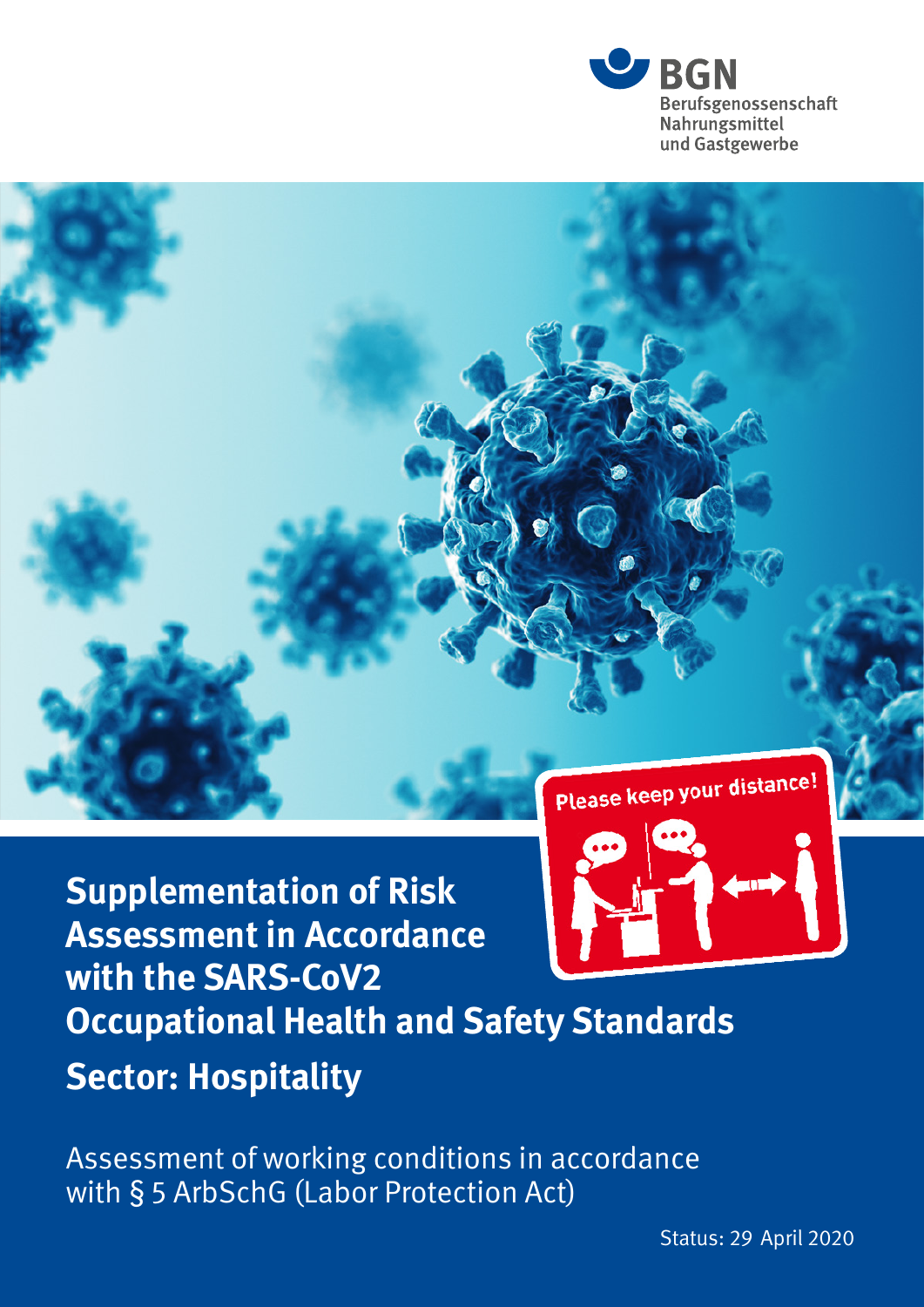| <b>Risk</b>     | Infection with the SARS-CoV-2 (corona virus) through infected<br>· colleagues<br>• external persons (suppliers, employees of third-party companies)<br>• customers / guests                                                                       |                                                                                                                                                                                                                                                                                                                                                                                                                                                                                                                                                                                                                                                                                                                                                                                                                                                                                                                                                                                                                                                                                                                                                                                                                                                                                                                                                  |
|-----------------|---------------------------------------------------------------------------------------------------------------------------------------------------------------------------------------------------------------------------------------------------|--------------------------------------------------------------------------------------------------------------------------------------------------------------------------------------------------------------------------------------------------------------------------------------------------------------------------------------------------------------------------------------------------------------------------------------------------------------------------------------------------------------------------------------------------------------------------------------------------------------------------------------------------------------------------------------------------------------------------------------------------------------------------------------------------------------------------------------------------------------------------------------------------------------------------------------------------------------------------------------------------------------------------------------------------------------------------------------------------------------------------------------------------------------------------------------------------------------------------------------------------------------------------------------------------------------------------------------------------|
| <b>Measures</b> | <b>SARS-CoV-2 occupational</b><br>safety standards general                                                                                                                                                                                        | <b>Instructions for the hospitality industry</b>                                                                                                                                                                                                                                                                                                                                                                                                                                                                                                                                                                                                                                                                                                                                                                                                                                                                                                                                                                                                                                                                                                                                                                                                                                                                                                 |
|                 | Operational processes must be<br>organized in such a way that<br>a distance of at least 1.50 m is<br>maintained between persons.<br>This applies to all operational<br>areas including traffic routes,<br>sanitary facilities and break<br>rooms. | • Workflow processes in all operational areas, e.g. kitchen,<br>counter, service, reception and at the interfaces (passing<br>each other, taking dirty dishes to the kitchen sink) are to<br>be reviewed accordingly.<br>Appropriate positioning in the kitchen or working<br>arrangements in other areas. Assign only that number of<br>people to the work areas at one time that will allow the<br>distancing directives to be effectively complied with<br>(if necessary, adapt the restaurant menu to the reduced<br>kitchen capacity).<br>Make sure that walking and traffic routes are sufficiently<br>wide. Remove any obstructions (e.g. due to objects placed<br>there).<br>Limit the number of people using the lifts so that the<br>$\bullet$<br>required distances between them can be maintained.<br>Timely separation in sanitary and break areas through<br>$\bullet$<br>suitable (staggered) organization of work and break times.<br>Maintain a distance between guests and employees by<br>providing a sufficiently wide counter. Apply markings on<br>the floor to maintain the distance e.g. at order and sales<br>counters, reception areas.<br>When serving and clearing up in the restaurant, aids such<br>$\bullet$<br>as trays or serving trolleys should be used to maintain the<br>required distance from the guests. |
|                 |                                                                                                                                                                                                                                                   | When food is delivered using delivery services, it must be<br>ensured that there is only one person in each vehicle (no<br>delivery with co-driver). The sharing of a vehicle by several<br>persons in succession should also be avoided as far as<br>possible.<br>Delivery processes must be adapted so that employees<br>can maintain the required distance from the customer<br>(e.g. by placing the goods in a transport box and retrieval<br>by the customer instead of delivery by hand. Payment as<br>contact-free as possible or use a designated box for money/<br>change).                                                                                                                                                                                                                                                                                                                                                                                                                                                                                                                                                                                                                                                                                                                                                             |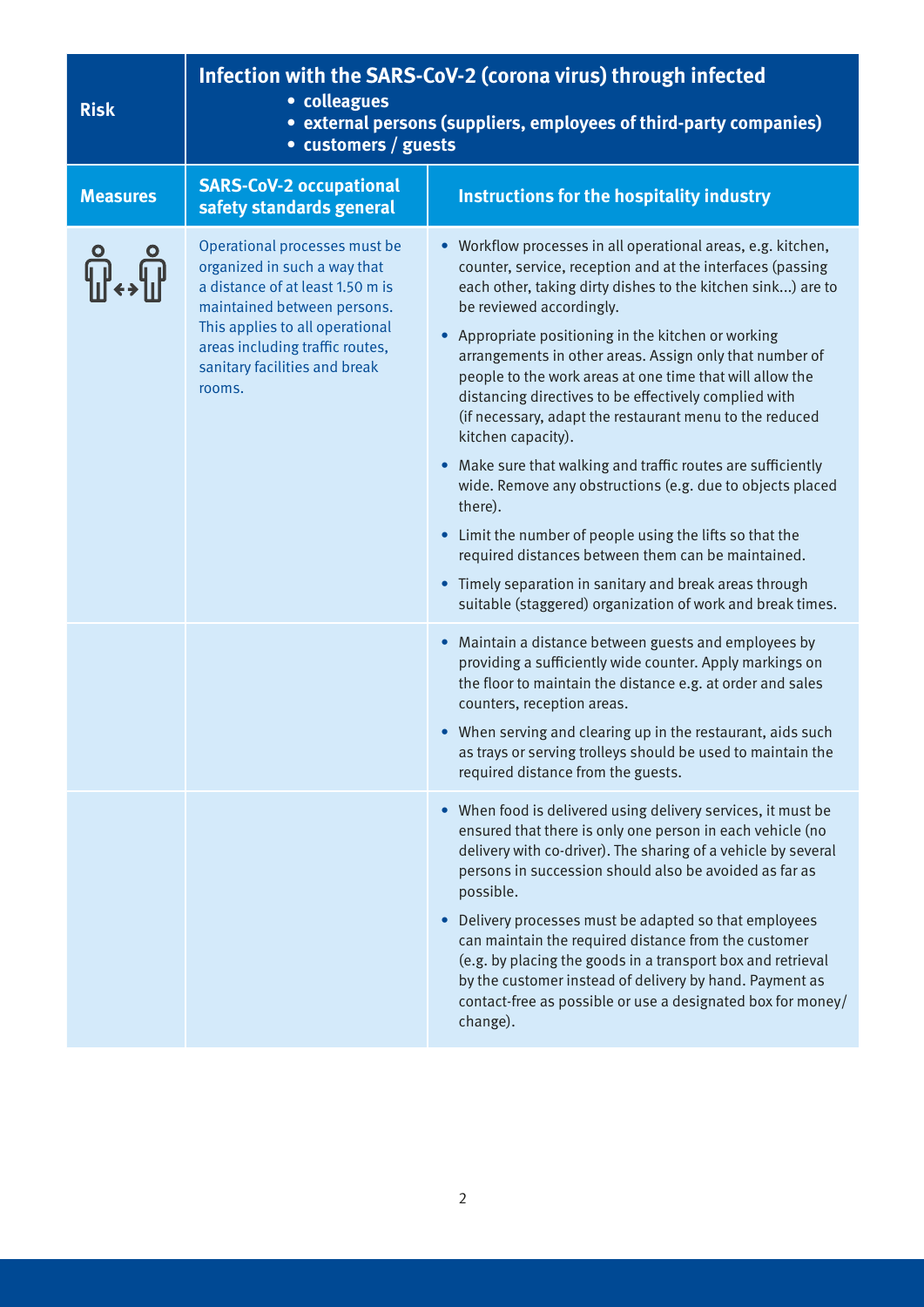| <b>Risk</b>     | Infection with the SARS-CoV-2 (corona virus) through infected<br>• colleagues<br>• external persons (suppliers, employees of third-party companies)<br>• customers / guests                                                                                                                                                                                                                                                |                                                                                                                                                                                                                                                                                                                                                                                                                                                                                                                                                                                                                                                                                                                                                                                                                                                                                                  |
|-----------------|----------------------------------------------------------------------------------------------------------------------------------------------------------------------------------------------------------------------------------------------------------------------------------------------------------------------------------------------------------------------------------------------------------------------------|--------------------------------------------------------------------------------------------------------------------------------------------------------------------------------------------------------------------------------------------------------------------------------------------------------------------------------------------------------------------------------------------------------------------------------------------------------------------------------------------------------------------------------------------------------------------------------------------------------------------------------------------------------------------------------------------------------------------------------------------------------------------------------------------------------------------------------------------------------------------------------------------------|
| <b>Measures</b> | <b>SARS-CoV-2 occupational</b><br>safety standards general                                                                                                                                                                                                                                                                                                                                                                 | <b>Instructions for the hospitality industry</b>                                                                                                                                                                                                                                                                                                                                                                                                                                                                                                                                                                                                                                                                                                                                                                                                                                                 |
|                 | If the distance of 1.50 m cannot<br>be maintained, a physical<br>separation between the<br>respective workstations must<br>be provided to prevent the<br>transmission of infection (e.g.<br>sufficiently high barriers of<br>transparent material such as<br>Plexiglas or a similar materials).                                                                                                                            | • Installation of sufficiently dimensioned partitions at order<br>and sales counters, checkout stations, reception desks.<br>The partition must be sufficiently stable and so wide and<br>high that the airflow from the person standing in front of it<br>does not reach the employee.                                                                                                                                                                                                                                                                                                                                                                                                                                                                                                                                                                                                          |
|                 | If it is not possible to maintain a<br>sufficient distance or separation<br>in certain work activities for<br>operational reasons, employees<br>must be provided with a sufficient<br>number of mouth and nose<br>covers. Employees are to be<br>instructed on the correct use,<br>maximum wearing time and care<br>of the mouth-nose coverings.                                                                           | This may apply to activities that can only be carried out by<br>two employees together. Consequently, both persons must<br>wear a mouth-nose covering.<br>Instructions on the care of masks made of cloth (so-called<br>$\bullet$<br>"community masks") may be found on the website of the<br>Bundesinstitut für Arzneimittel und Medizinprodukte:<br>https://www.bfarm.de/SharedDocs/Risikoinformationen/<br>Medizinprodukte/DE/schutzmasken.html                                                                                                                                                                                                                                                                                                                                                                                                                                               |
|                 | Employees are to be instructed<br>on general hygiene measures,<br>in particular on correct hand<br>washing techniques, including<br>skin care, hand disinfection if<br>necessary and sneezing and<br>coughing etiquette. Appropriate<br>facilities (washbasins, skin-<br>friendly cleaning agents,<br>disposable towels, skin care<br>products, disinfectants if<br>necessary) must be provided in<br>sufficient quantity. | • A high level of hygiene has always been a matter of course<br>in the hospitality industry. Nevertheless, the importance of<br>hygiene measures and their consistent implementation in<br>interrupting chains of infection should be clearly emphasized.<br>As a rule, frequent and intensive hand washing involves<br>wet work; occupational health precautions must be made<br>available to the affected employees.<br>• Employees must be instructed to wash or disinfect their<br>hands after clearing up glasses, crockery and cutlery.<br>• When food is delivered using delivery services, the vehicles<br>are to be provided with equipment for hand hygiene and<br>disinfection, as well as with paper towels and garbage bags.<br>• The possibility of using sanitary facilities during the process<br>of delivery should be assessed; the employees must be<br>informed accordingly. |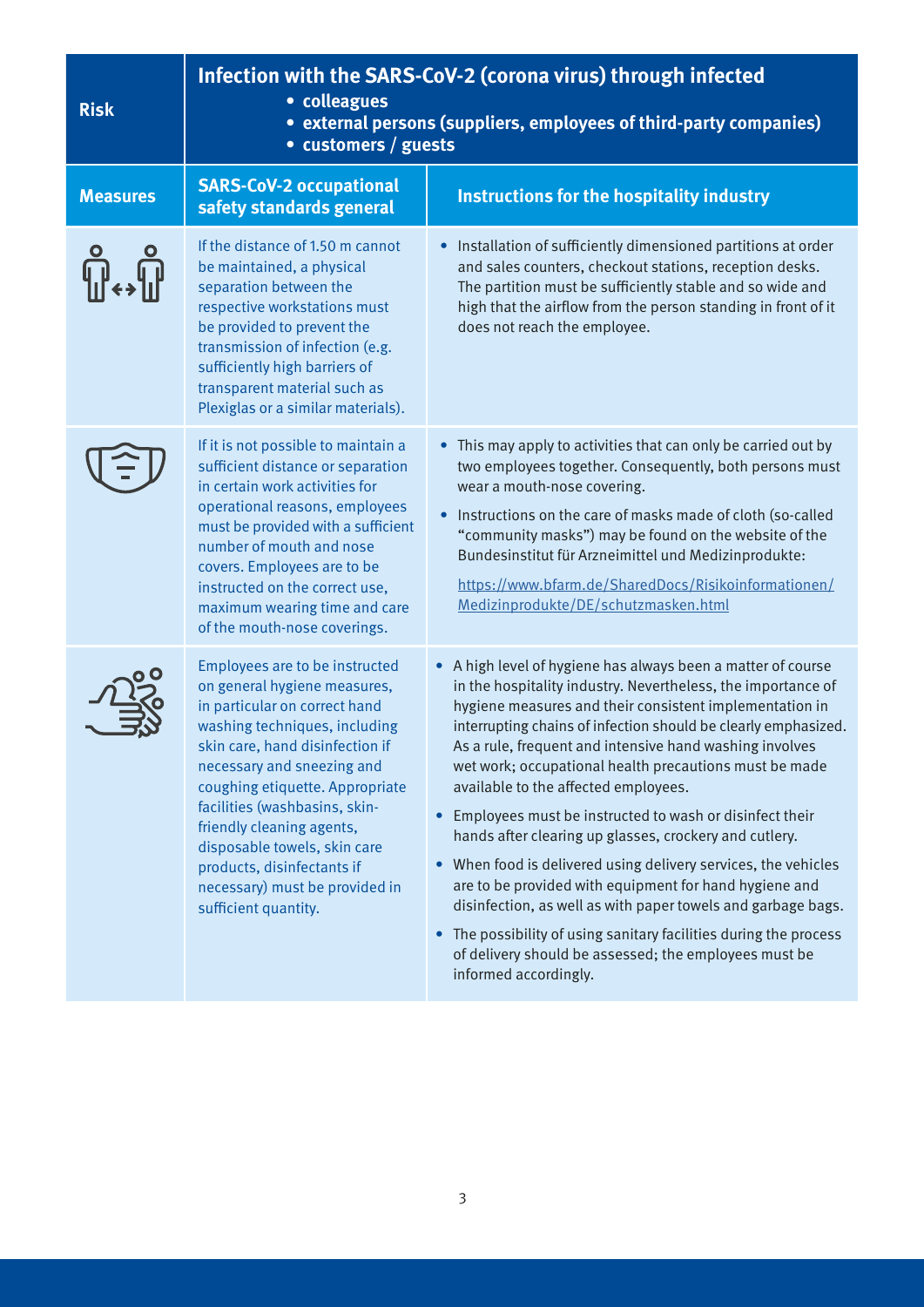| <b>Risk</b>     | Infection with the SARS-CoV-2 (corona virus) through infected<br>• colleagues<br>• external persons (suppliers, employees of third-party companies)<br>• customers / guests                                                                                                                                                                                                                                                                                                                                                                |                                                                                                                                                                                                                                                                                                                                                                                                                                                                                                                                                                                                                                                                                                                                                                                          |
|-----------------|--------------------------------------------------------------------------------------------------------------------------------------------------------------------------------------------------------------------------------------------------------------------------------------------------------------------------------------------------------------------------------------------------------------------------------------------------------------------------------------------------------------------------------------------|------------------------------------------------------------------------------------------------------------------------------------------------------------------------------------------------------------------------------------------------------------------------------------------------------------------------------------------------------------------------------------------------------------------------------------------------------------------------------------------------------------------------------------------------------------------------------------------------------------------------------------------------------------------------------------------------------------------------------------------------------------------------------------------|
| <b>Measures</b> | <b>SARS-CoV-2 occupational</b><br>safety standards general                                                                                                                                                                                                                                                                                                                                                                                                                                                                                 | <b>Instructions for the hospitality industry</b>                                                                                                                                                                                                                                                                                                                                                                                                                                                                                                                                                                                                                                                                                                                                         |
|                 | Direct hand contact between<br>individuals (shaking hands,<br>handing over objects) should be<br>avoided.                                                                                                                                                                                                                                                                                                                                                                                                                                  | • When checking out, guests should be asked to pay as<br>contact-free as possible. Where this is not possible, a<br>transfer of money/receipts via a shelf, tray or the like should<br>be provided for.                                                                                                                                                                                                                                                                                                                                                                                                                                                                                                                                                                                  |
|                 | It must be ensured that work<br>rooms, washrooms and break<br>rooms are regularly cleaned and<br>ventilated. Ventilation systems<br>and room air conditioning<br>systems (AHU) must be operated<br>properly and filters must be<br>cleaned or replaced regularly.                                                                                                                                                                                                                                                                          | Drawing up a cleaning and ventilation plan is recommended.<br>Where natural ventilation is available, the necessary air<br>exchange is to be achieved by opening the windows at<br>sufficiently frequent intervals.<br>With exhaust air systems, e.g. in kitchens, regular cleaning<br>of the aerosol separators (whirl type filters) must be ensured<br>to maintain the efficiency of the extraction system.<br>• With AHUs, maintenance and cleaning must be carried out<br>by a certified contractor and the recommended intervals<br>must be strictly adhered to.                                                                                                                                                                                                                    |
|                 | Where personal protective<br>equipment (PPE) must be worn<br>(e.g. protective gloves, face<br>protection), it must be provided<br>for each individual employee<br>(personalized). The cleaning of<br>PPE and hygienic storage must be<br>provided for.                                                                                                                                                                                                                                                                                     | • This applies to e.g. chemical resistant gloves and protective<br>goggles for handling cleaning and disinfecting agents, as<br>well as to protective clothing used during cleaning work or<br>when working with liquid jets (high-pressure cleaners). If<br>PPE is not available in sufficient quantities, the number of<br>persons assigned to such tasks must be limited.                                                                                                                                                                                                                                                                                                                                                                                                             |
|                 | As far as possible, tools, working<br>materials and equipment shall be<br>provided in such a way that their<br>use is personalized. If several<br>persons must successively use a<br>tool or work material/equipment,<br>the surfaces that are touched<br>(handles etc.) must be cleaned<br>before use. Under certain<br>circumstances, disposable gloves<br>may also be used for a limited<br>period of time, as long as the<br>work can still be carried out safely<br>(there must be no risk of them<br>becoming trapped or entangled). | • The use of knife sets, cutting boards and the like in kitchens<br>is generally personalized. Appliances not used on a<br>personal basis can include food processors, hand mixers or<br>blenders, as well as payment systems (card readers).<br>By appropriately organizing work processes, the operation<br>of certain machines/appliances (coffee machine,<br>dispensing system) can be assigned to a single individual.<br>• When disposable gloves are used, they must be removed in<br>such a way that no contamination of the hands occurs. The<br>hands must then be washed and/or disinfected; see the<br>relevant instructions provided by the Robert Koch Institute:<br>https://www.rki.de/DE/Content/InfAZ/N/Neuartiges<br>Coronavirus/PSA Fachpersonal/Handschuhe ausziehen |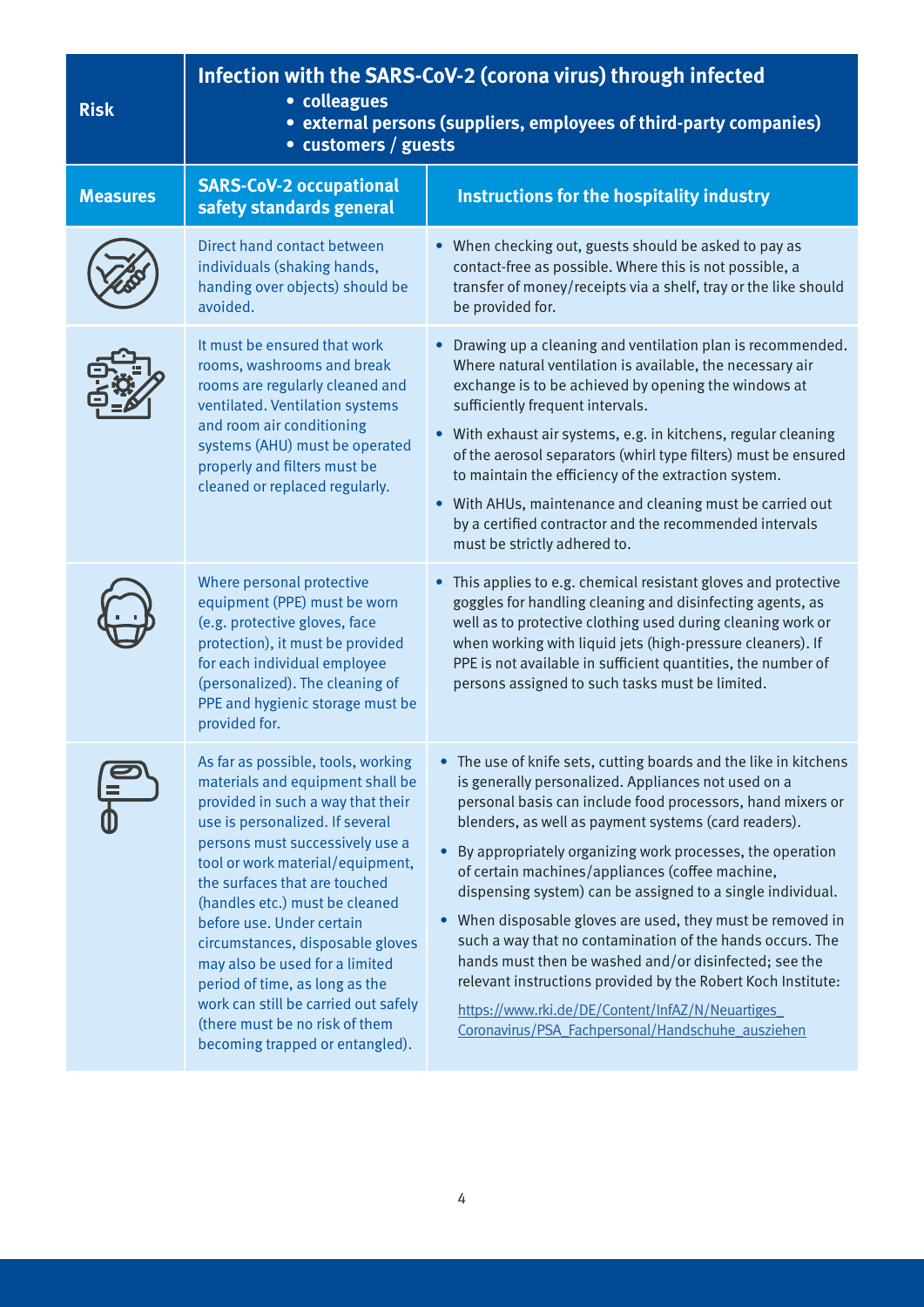| <b>Risk</b>     | Infection with the SARS-CoV-2 (corona virus) through infected<br>• colleagues<br>• external persons (suppliers, employees of third-party companies)<br>• customers / guests                                                                                                                      |                                                                                                                                                                                                                                                                                                                                                                                                                                                                                                                                         |
|-----------------|--------------------------------------------------------------------------------------------------------------------------------------------------------------------------------------------------------------------------------------------------------------------------------------------------|-----------------------------------------------------------------------------------------------------------------------------------------------------------------------------------------------------------------------------------------------------------------------------------------------------------------------------------------------------------------------------------------------------------------------------------------------------------------------------------------------------------------------------------------|
| <b>Measures</b> | <b>SARS-CoV-2 occupational</b><br>safety standards general                                                                                                                                                                                                                                       | Instructions for the hospitality industry                                                                                                                                                                                                                                                                                                                                                                                                                                                                                               |
|                 | It must be ensured that work<br>clothing is regularly cleaned and<br>stored hygienically, separate from<br>everyday clothing.                                                                                                                                                                    | It is advisable to use a laundry service and to have suitable<br>double lockers (black and white separation) available in<br>sufficient numbers                                                                                                                                                                                                                                                                                                                                                                                         |
|                 | Any access by persons from<br>outside the company must<br>be limited to the necessary<br>minimum. These individuals<br>must be briefed on the infection<br>preventing measures to be<br>observed. Entry and exit must be<br>documented.                                                          | This applies, for example, to the entry of individuals who<br>clean the beverage dispenser or carry out other cleaning<br>services, deliver beverages and goods or perform repairs,<br>maintenance and inspections. For traceability purposes,<br>the name, employer company name, date and time of<br>entry and exit from the premises and all contact persons<br>in the establishment should be recorded. For instruction<br>purposes, this operational guide can be used for risk<br>assessment. The instruction must be documented. |
|                 | Employees must be instructed<br>not to come to work if they feel ill<br>and that a medical examination<br>is then required before they can<br>resume work. They must also be<br>informed that if any symptoms of<br>illness develop during working<br>hours, they must stop work<br>immediately. |                                                                                                                                                                                                                                                                                                                                                                                                                                                                                                                                         |
| Q               | A company pandemic plan is in<br>place, which sets out measures<br>to investigate suspected cases<br>and to identify and inform<br>contact persons in the event of<br>confirmed infections.                                                                                                      | See Pandemic Plan www.bgn.de/corona/                                                                                                                                                                                                                                                                                                                                                                                                                                                                                                    |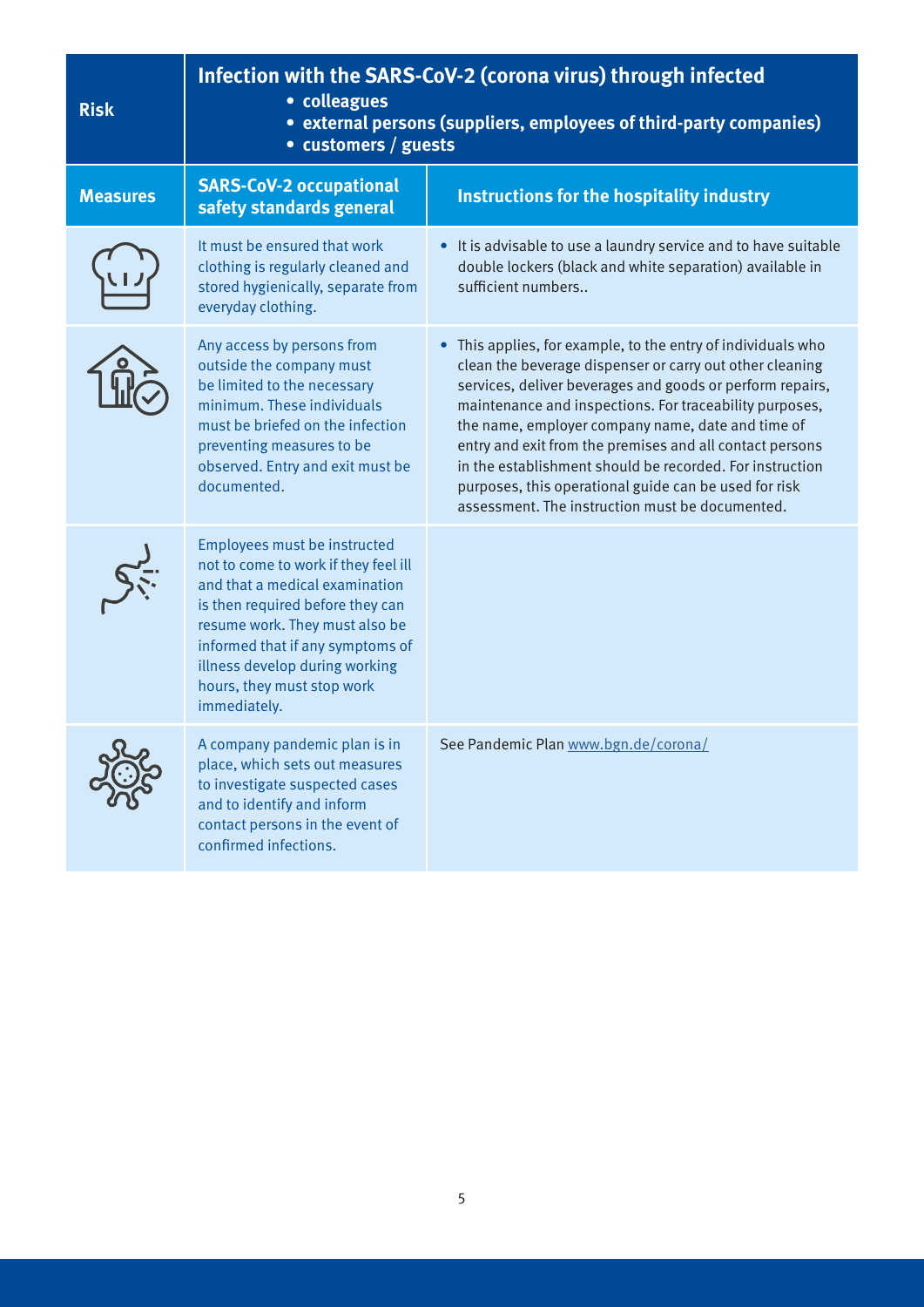| <b>Risk</b>     | <b>Conflicts between employees or with customers when the required</b><br>measures (e.g. keeping at a distance, hygiene measures) are not<br>observed |                                                                                                                                                                                                |
|-----------------|-------------------------------------------------------------------------------------------------------------------------------------------------------|------------------------------------------------------------------------------------------------------------------------------------------------------------------------------------------------|
| <b>Measures</b> | <b>SARS-CoV-2 occupational</b><br>safety standards general                                                                                            | <b>Instructions for the hospitality industry</b>                                                                                                                                               |
|                 | Employee instructions on the<br>importance of the measures and<br>an appeal to adhere to them in<br>their own interests and out of<br>collegiality.   |                                                                                                                                                                                                |
|                 | Employee instructions on how to<br>address customers who do not<br>maintain the required distances<br>or who react irritably/aggressively.            | • If the distancing rules are violated, the offending guests<br>should be courteously but firmly advised that these rules<br>are absolutely necessary to protect their fellow human<br>beings. |
|                 | Inform customers/guests that<br>hygiene and distancing rules<br>must be observed and that this<br>may result in longer waiting<br>times.              | If appropriate, a notice can be posted in the reception area<br>to draw attention to this.                                                                                                     |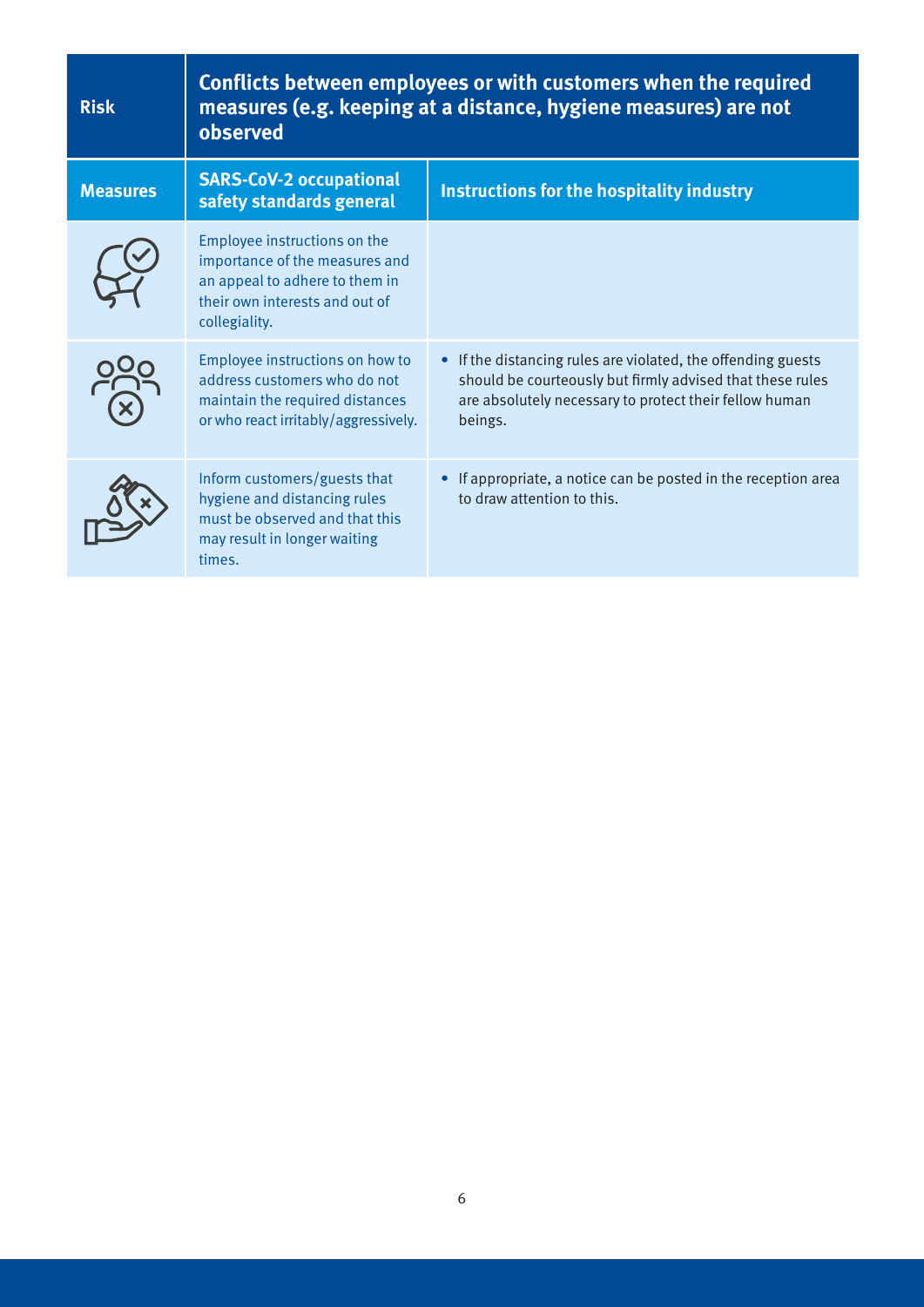| <b>Risk</b>     | Psychological stress in employees afraid of becoming infected<br>with the corona virus at work                                                                                                                                             |                                                                                                                                                                                                                                                                                                                                                                             |
|-----------------|--------------------------------------------------------------------------------------------------------------------------------------------------------------------------------------------------------------------------------------------|-----------------------------------------------------------------------------------------------------------------------------------------------------------------------------------------------------------------------------------------------------------------------------------------------------------------------------------------------------------------------------|
| <b>Measures</b> | <b>SARS-CoV-2 occupational</b><br>safety standards general                                                                                                                                                                                 | Instructions for the hospitality industry                                                                                                                                                                                                                                                                                                                                   |
|                 | Employee instructions on how<br>infection is transmitted and on<br>the protective measures taken by<br>the establishment.                                                                                                                  | Referring to the preventive measures taken by the<br>establishment may be particularly helpful in providing<br>objectivity (distancing rules, physical separation and<br>organizational simplification, mouth and nose coverings<br>where necessary and especially the implementation of<br>personal hygiene measures are sufficient to minimize the<br>risk of infection). |
|                 | At their request, employees will<br>be provided with counselling by<br>the company doctor or by the<br>occupational health care service<br>(this can also be done by<br>telephone). The employees are to<br>be informed about this option. | Provide employees with occupational health advice from<br>$\bullet$<br>the company doctor and, in the case of employees at<br>increased risk, seek individual solutions to minimize the<br>risk of infection.                                                                                                                                                               |